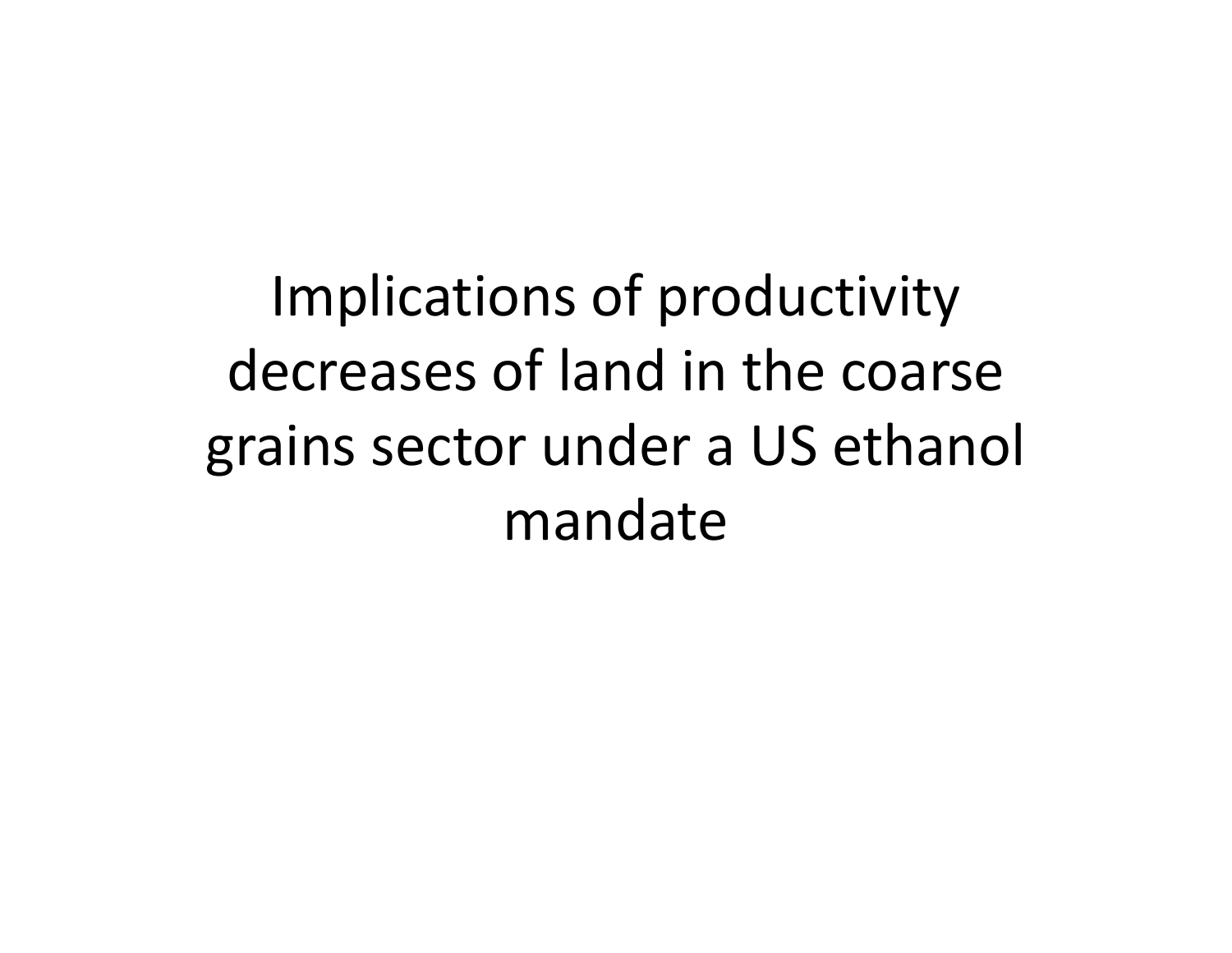#### Experiment I

- Ethanol mandate of 2.75BG/a in the US
- Decrease of productivity of land in corn sector in the US by 20%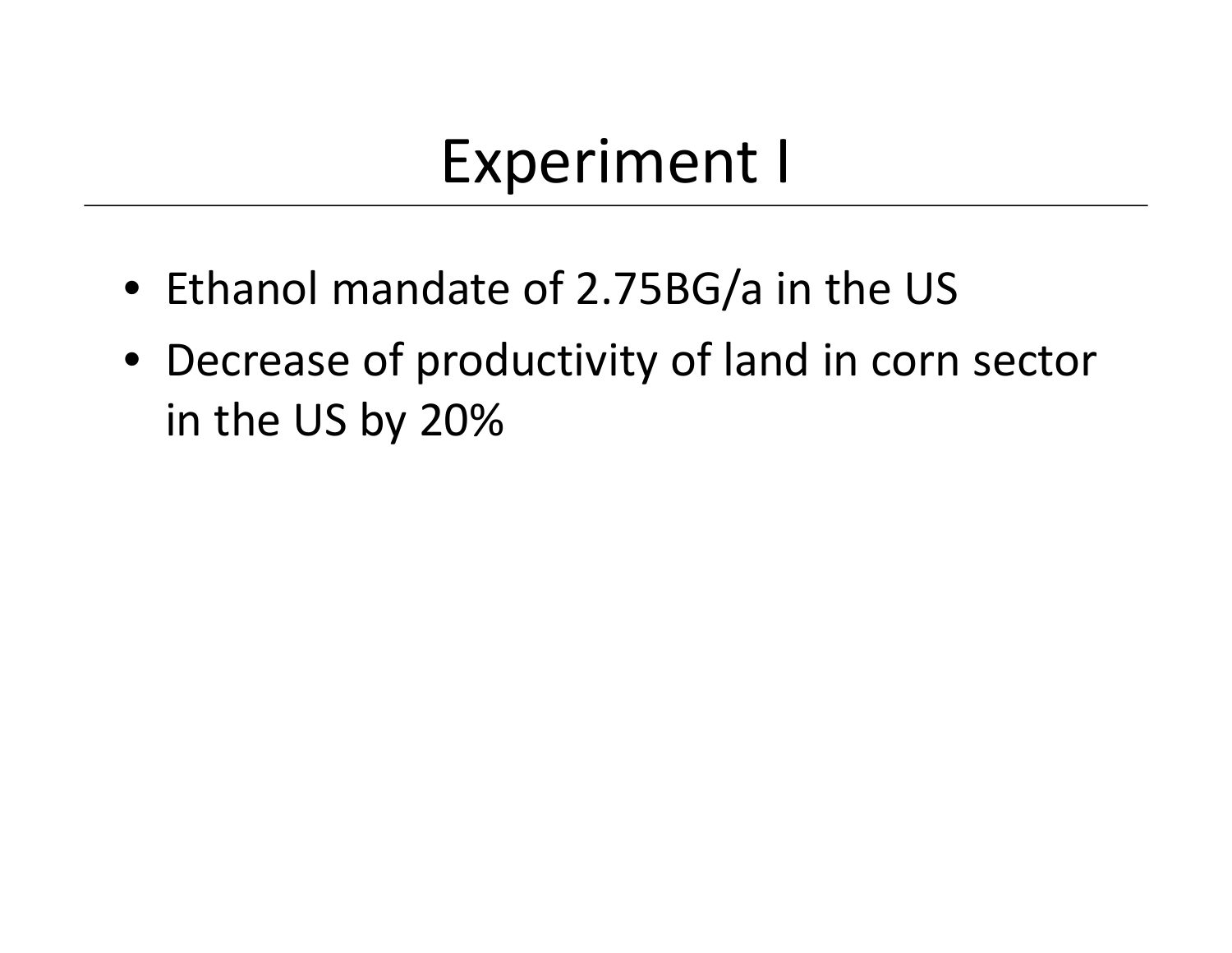## US Shock: Effects within the US

#### Production of coarse grains: ‐10.26%

#### **Change in land‐use**

• Yield: ‐18.87%•Intensive margin: ‐17.7% •Extensive margin: ‐1.4%

•Area change: 10.59% •From forestry and especially livestock, other grains, oilseeds

|                  | change in yield | intensive    | extensive   |
|------------------|-----------------|--------------|-------------|
| <b>CrGrains</b>  | $-18.871805$    | $-17.711531$ | $-1.410012$ |
| <b>Oilseeds</b>  | $-0.620502$     | 0.933218     | $-1.539354$ |
| Sugarcane        | 0.422837        | 1.271354     | $-0.837865$ |
| <b>OthGrains</b> | $-0.142087$     | 0.628495     | $-0.765769$ |
| OthAgri          | $-0.720216$     | 0.330919     | $-1.047668$ |
|                  |                 |              |             |

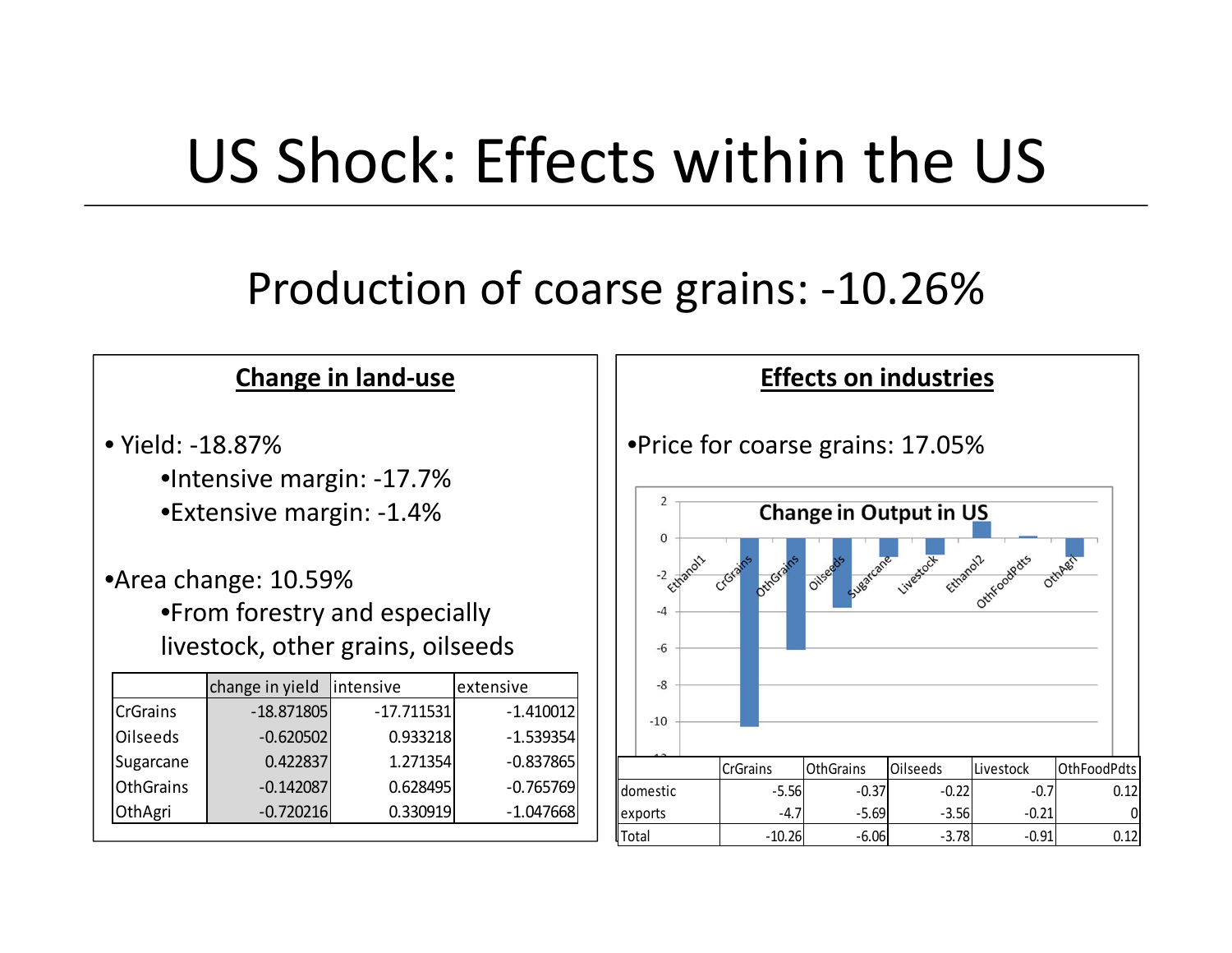# US Shock: Effects on the world market

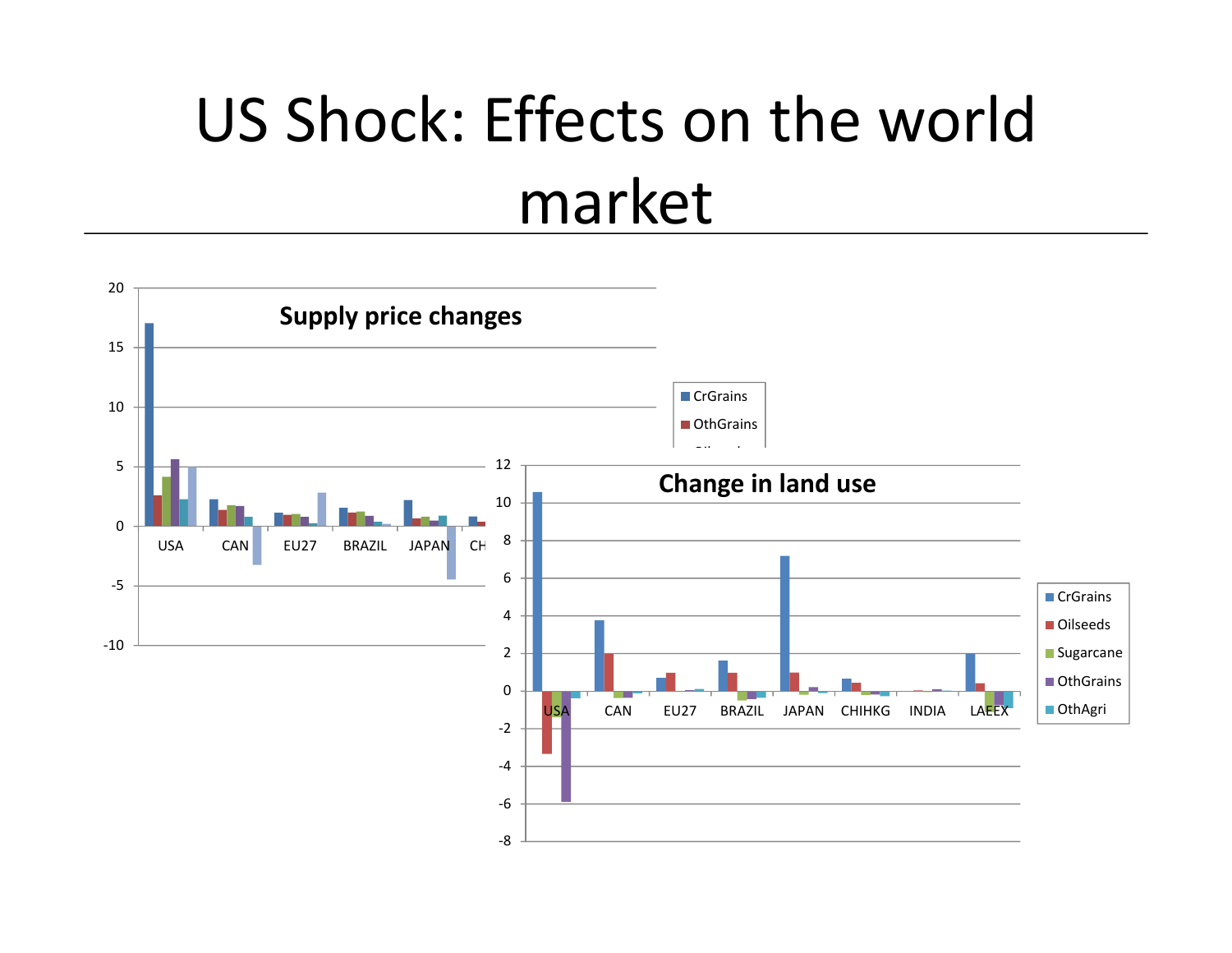### Experiment II

- Ethanol mandate of 2.75BG/a in the US
- Global decrease of productivity of land in corn sector by 20%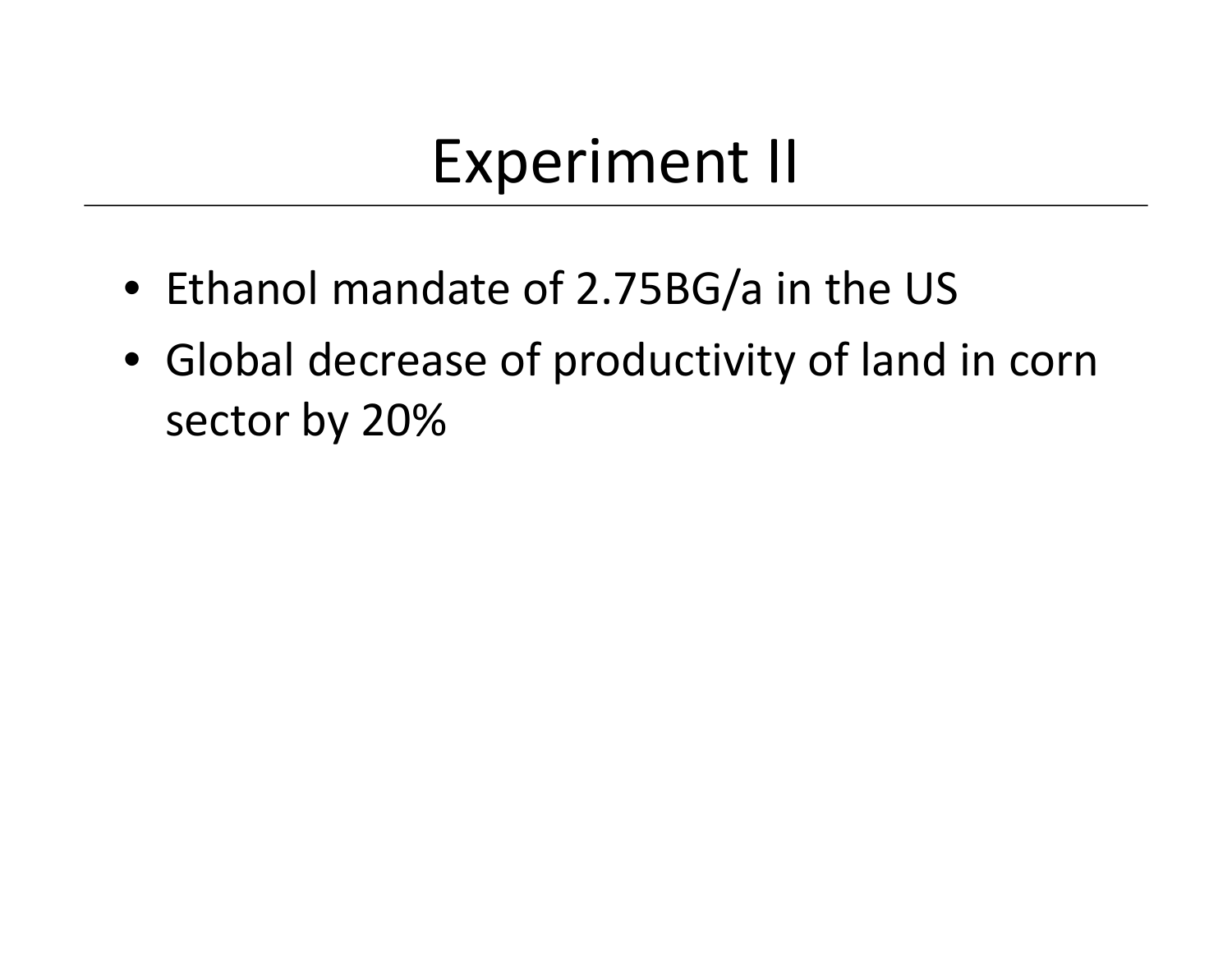## Global shock: Effects within the US

#### Production of coarse grains: ‐7.51%

#### **Change in land‐use**

- Yield: ‐18.41%•Intensive margin: ‐16.9% •Extensive margin: ‐1.79%
- •Area change: 13.3% •From forestry and especially livestock, other grains, oilseeds

| <b>CrGrains</b>  |           |           | extensive |
|------------------|-----------|-----------|-----------|
|                  | $-18.718$ | $-16.931$ | $-1.787$  |
| <b>Oilseeds</b>  | $-0.0735$ | 1.8608    | $-1.9343$ |
| Sugarcane        | 1.1889    | 2.3158    | $-1.1269$ |
| <b>OthGrains</b> | 0.4733    | 1.5318    | $-1.0585$ |
| OthAgri          | $-0.7754$ | 0.6008    | $-1.3762$ |

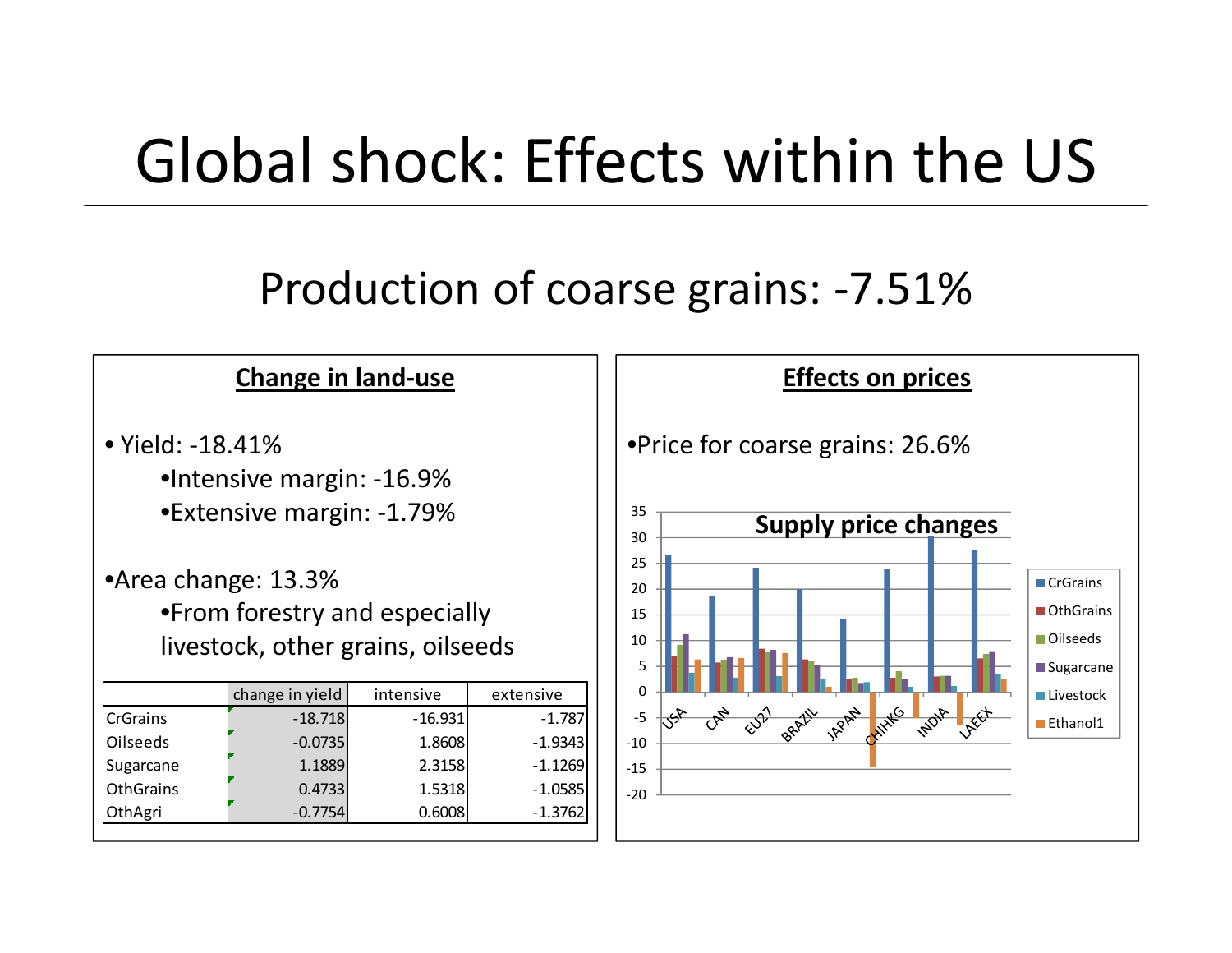#### Global Shock: Effects on the exports